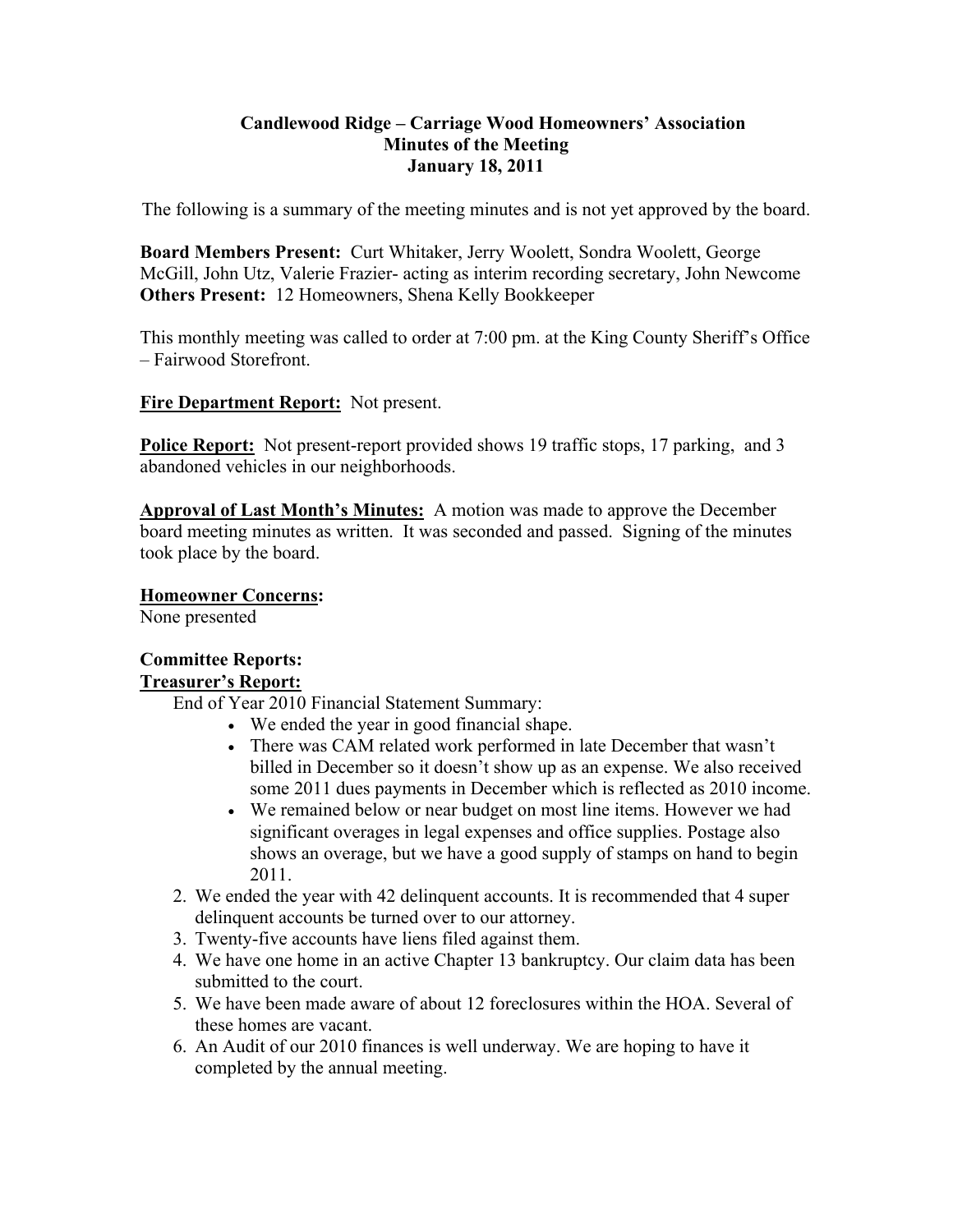7. Twenty hours of random sheriff's patrols were provided to the community during the month of December 2010.

HO question was raised regarding a discount an paying annual fees. Discussion was short and resolved.

Shena Kelly, the HOA bookkeeper was present to answer questions. She reports that the transition to new accounting software is complete and working well.

### **ACC Report:**

Four ACC requests were submitted since the last meeting. One for fencing, one for a satellite antenna, and two for roofs.

- 1. Reminder Our CC&Rs and Rules and Regulations clearly state that exterior projects such as roofs, painting, fencing, decks, driveways, major landscaping and patios require the submission and approval of an ACC request before commencing the project. The ACC has up to 30 days to respond to an ACC request but tries to respond much sooner than that. It is recommended that if a response to an ACC request has not been received within two weeks, the homeowner should contact the ACC Chairman via email at architecture@crcwhoa.org or by leaving a voice message at 425-738-8611. For emergency type repairs notify the ACC Chairman as indicated above and mention that it is an emergency type situation. Please do not contact the ACC chairman via a home phone number.
- 2. A notebook with samples of colors that provide a range of colors that meet HOA guidelines for repainting homes is available and will be provided upon request. Please contact the ACC chairman as indicated above if you would like to see it.
- 3. Please remember we do not accept ACC request forms via email. Please mail them to CR/CW HOA, PO Box 58397, Renton, WA 98058

## **Common Areas Maintenance Report:**

- 1. Reminder to all Homeowners It is our responsibility (Not King County's) to keep the street drains clear. Please clear the debris and leaves from the drains by your house and at the ends of your street.
- 2. We continue to have branches and trees fall onto the paths at CR Park. Please contact me at commonareas@crcwhoa.org or call 425-738-8611 and leave a message if you notice any trees or branches at either park or any of the Common areas or entrances.
- 3. Davey Tree Service finished work at CR this month. They pruned the trees at the CR entrance and along 159th Ave SE.
- 4. We were contacted by a HO whose house borders CW Park about a tree that was leaning very bad toward their house. Davey tree service examined it and we had them cut it down, as it was on our property.
- 5. A new Memorandum of Understanding between the HOA and King County Sheriff's office was OK'd and signed by both parties last month. Patrols and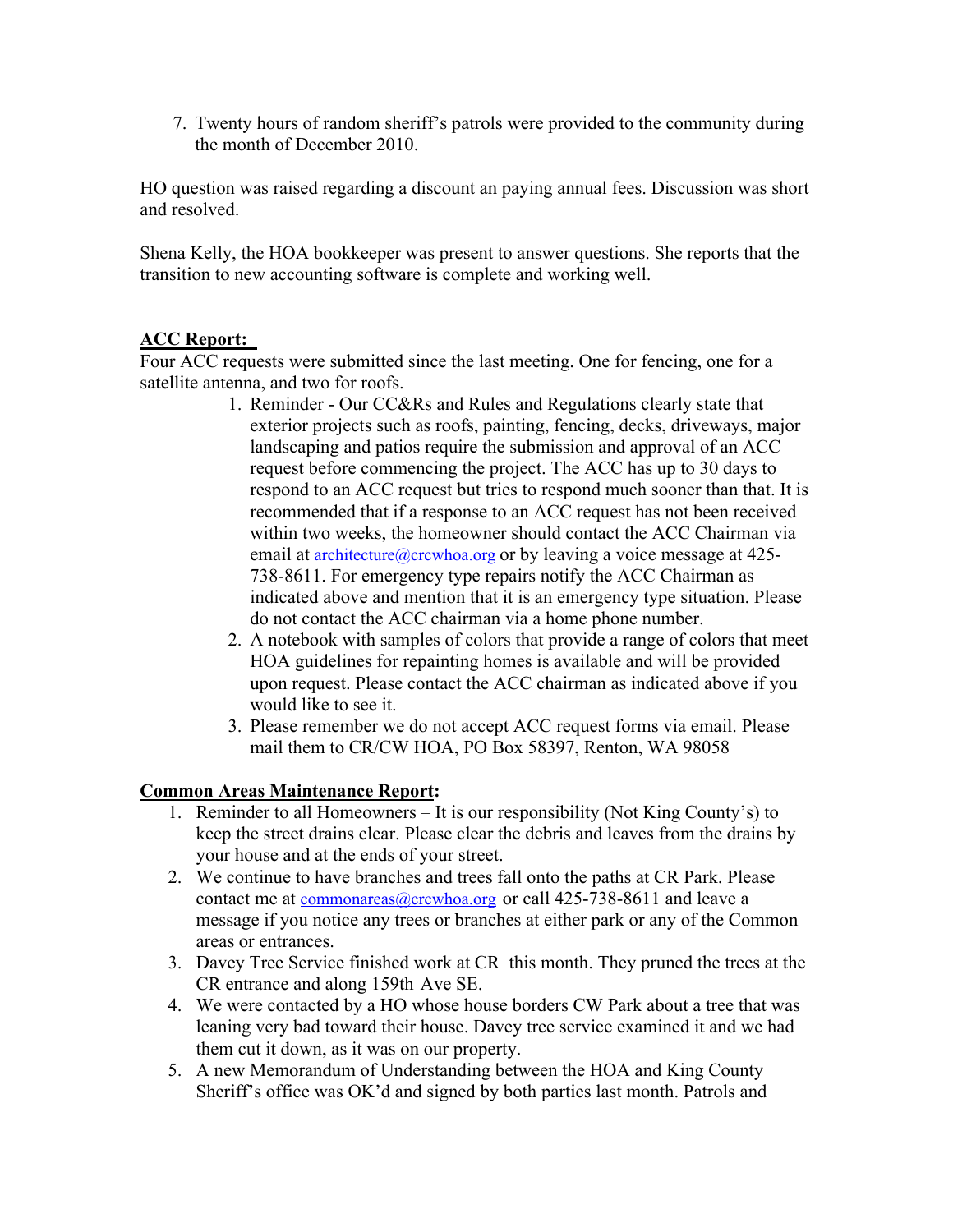requests will now be coordinated by the CAM Chair and monthly reports will be submitted before each monthly meeting. Please contact the Board with any areas of concern and we will do our best to accommodate.

6. Please keep a watch for suspicious Activity and call 911

**Reminder:** Our parks are private parks which exist for the use and enjoyment of HOA residents, their families and guests. They are not public parks. Our park usage rules apply to everyone. Following are some of the rules that have been established to maximize safety, and minimize liability and maintenance cost:

A. Park Hours: 9:00 am to dusk.

B. No Smoking, alcohol, drugs, loud music, golfing, motorized vehicles or **Fireworks** are allowed.

C. Animals must be leashed and owners are responsible for cleaning up after their animals.

### **Complaints Negotiations Report:**

1.There are currently 10 open active complaints

- a. 6 are in the fines stage
- b. 3 have received a 2nd certified non-compliance letter
- c. 1 has received a final certified non-compliance letter.
- 2. Two have been turned over to attorney
- 3. Three non-compliance issues were closed since the last meeting.
- 4. Reminder:

**Typically we do not investigate and send out non-compliance letters in response to anonymous complaints. We expect complaints to be signed, and an address and phone # to be provided so additional information, if needed, can be requested.** 

#### **Capital Improvement Committee:**

Please contact the board if you have any ideas for Capital Improvements.

#### **Legal and Insurance Report:**

Nominating committee for 2010 elections needed to be set for 2012 elections and must consist of one board member and two non board members. Committee needs to be in place before the annual meeting on 1/25/2011.

Nominations were made:

Norm Roth, Caesar Hernandez, Alan Ludwig, Alicia Follette. Curt Whitaker will be the Chairman of the Nominating Committee. George McGill will also be on the committee.

Discussion continued. Motion was made to form committee. There was one vote againstmotion passed.

The HOA board needs to review the alignment terms in order to get us back to a 2-2-3 rotation instead of three paces available this year and three the next year. It will need to be fixed next year-2013.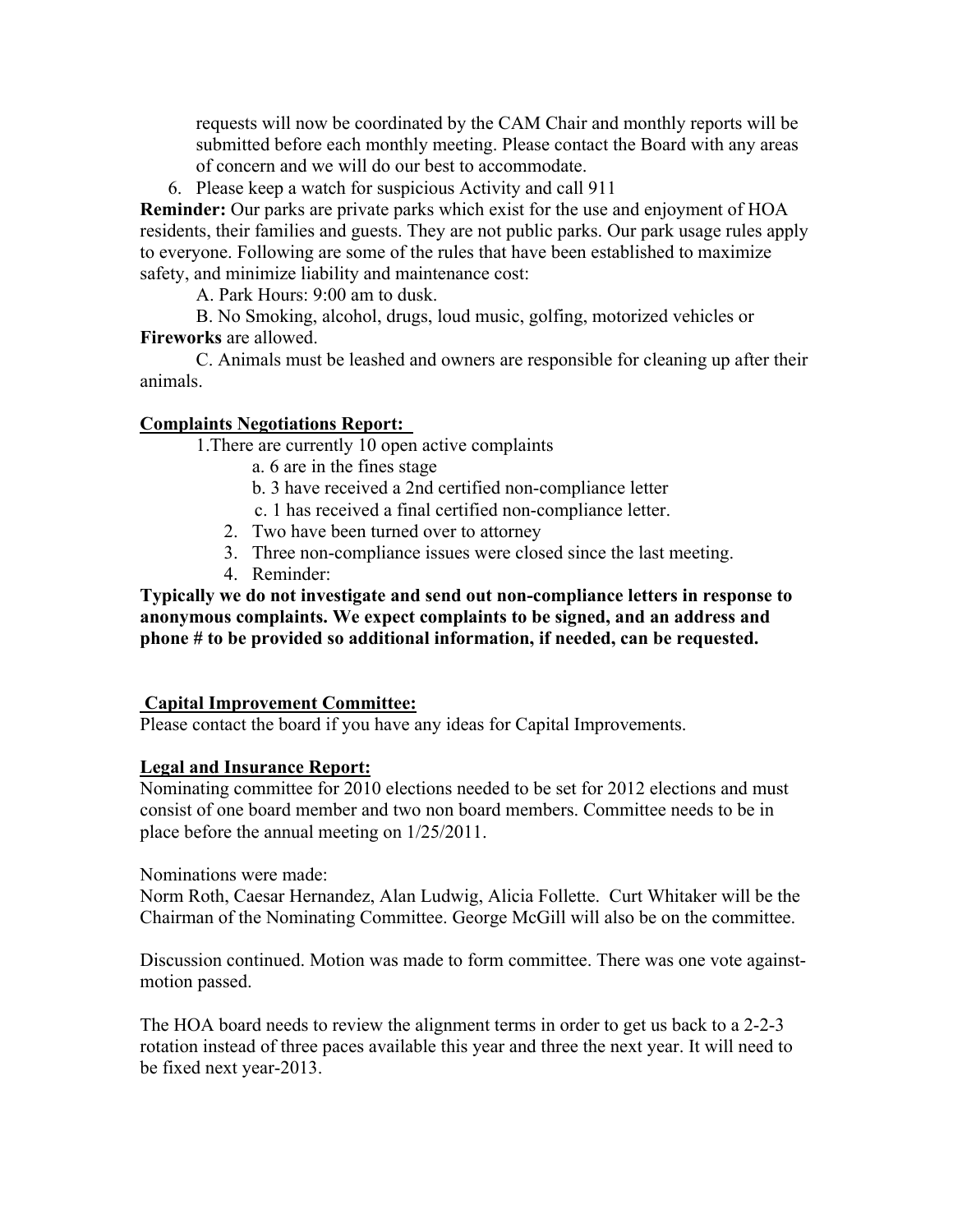# **Rental Home / Change of Address Committee**

Changes of Address and Rentals

• Reminder – When HOA correspondence needs to be delivered to an address other than the HOA street address, your HOA needs to be notified in writing of the correct address to send the correspondence. This applies to absentee homeowners who are renting or leasing their homes, homes that are vacant, and homeowners who choose to receive their correspondence at a PO Box or alternate address. In addition homeowners who are renting or leasing are required to comply the provisions of the Leasing/Rental of Homes/Tenants Rules and Regulations.

## **Old Business:**

One super delinquent account is still outstanding. A discussion was had about a contempt of court filing in order to remove all the junk from the property. A motion was made to allow our attorney to initiate a contempt of court action. Motion was seconded and passed.

## **New Business:**

Items were discussed for the Annual Meeting.

**Welcoming Committee** – If you are new to the neighborhood and would like an HOA information packet, call the HOA phone number at 425-738-8611 and leave a voice message or send an email request to info@crcwhoa.org.

Three welcome packets were delivered since last meeting.

**Special Topics:** Visit our Website and contact the HOA via Email at:

Web – www.crcwhoa.org Email –  $info@crcwhoa.org$ 

A motion was made to adjourn the meeting at 8:15 pm.

## **Next Board Meetings:**

- January  $18<sup>th</sup>$
- Annual Meeting January  $25<sup>th</sup>$  Fairwood United Methodist 7:00 pm
- February  $15<sup>th</sup>$

Meetings are usually held at **7:00 pm.** at the Sheriff's Office, Albertson's Shopping Center.

All Homeowners are welcome to attend.

## **Candlewood Ridge / Carriage Wood Announcements & Reminders**

**\*ACC Requests** - The HOA CC&Rs and Rules and Regulations documents clearly state that exterior projects such as roofs, painting, fencing, decks and patios require the